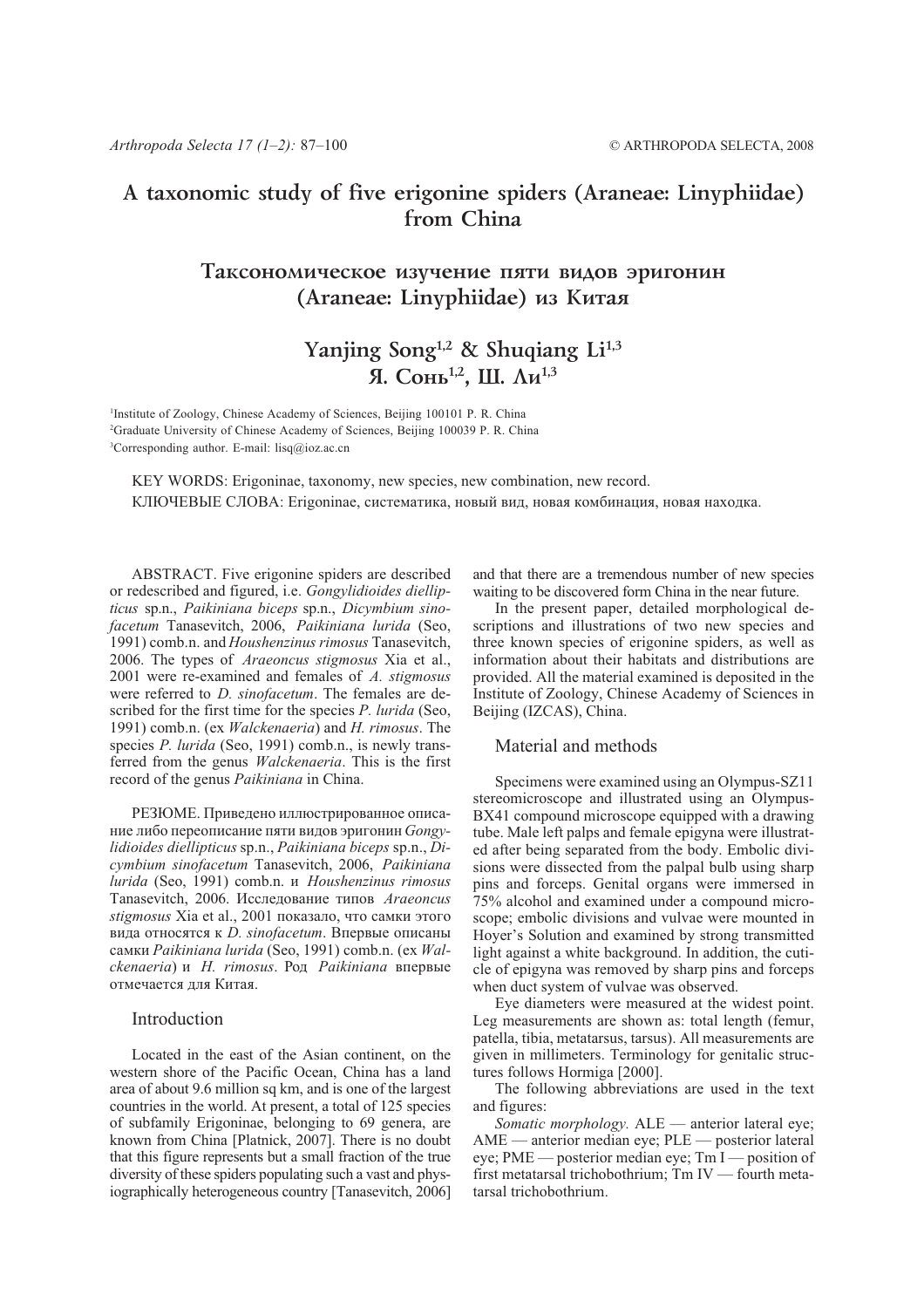*Male palp.* ARP — anterior radical process;  $C$  column; BH - basal heamatodocha; DSA - distal suprategular apophysis;  $E$  — embolus;  $EBL$  — embolic basal lobe; EM — embolic membrane; F — a fissure in the center of ventral plate; MSA — marginal suprategular apophysis;  $PC$  - paracymbium;  $PT$  - protegulum;  $PTA$  — prolateral tibial apophysis;  $R$  — ra $dix$ ; RBP — cymbial retrobasal process; RMP — cymbial retromedian process; RTA - retrolateral tibial apophysis;  $SPT$  — suprategulum;  $ST$  — subtegulum;  $T$  — tegulum;  $TP$  — tailpiece of radix.

*Epigynum.*  $CD$  — copulatory duct;  $CO$  — copulatory opening;  $DP$  — dorsal plate;  $DPS$  — dorsal plate scape; FD - fertilization duct; FO - fertilization opening; S — spermatheca; VP — ventral plate.

### Taxonomy

#### Family Linyphiidae Blackwall, 1859

## Dicymbium sinofacetum Tanasevitch, 2006 Figs  $1-13$ .

Araeoncus stigmosus Xia et al., 2001: 164, f. 14-17 ( $\sqrt{ }$  only). Dicymbium sinofacetum Tanasevitch, 2006: 289, Figs 39-44.

MATERIAL EXAMINED. 3 paratypes  $\frac{QQ}{T}$  of *Araeoncus stig*mosus Xia et al., 2001, Mt. Xinglong (36.0°N, 103.7°E), Lanzhou City, Gansu Province, China, 15.VI.1991, leg. J. Gao; 8  $\circ$   $\circ$  and 3  $\sqrt{2}$  (IZCAS), Rilong Town (31.92°N, 102.31°E), Xiaojin County, Sichuan Province, China, 31 VII 2004, leg. S. Li and L. Tu; 1 (IZCAS), Bitahai Nature Reserve (27.85°N, 100.02°E), Shangri-La County, Yunnan Province, 25.VII.2006, leg. Y. Song.

DIAGNOSIS. This species is closely related to the Siberian Dicymbium facetum (L. Koch, 1879) [Song, 2006, Figs 1-13] but differs by the non-expanded proximal part of paracymbium (Fig. 2); by the shape of embolus, which is gradually narrowed in *D. sinofacetum* (Figs 2, 8), expanded basally and abruptly narrowed distally in *D. facetum*; by the presence of one blunt apophysis at the base of embolus in  $D$ . sinofacetum (Fig. 9), absent in *D. facetum*; by the slender, narrow embolic membrane in *D. sinofacetum* (Fig. 9), wider and longer in *D. facetum*; by the prolateral tibial apophysis (Fig. 6), which has a row of highly sclerotized small teeth along the inner curvature of the prolateral tibial apophysis in D. sinofacetum, a patch of small teeth scattered randomly on the inner side of partly membranous prolateral tibial apophysis in *D. facetum*; by the shape of retrolateral tibial apophysis, which is irregular in  $D$ . sinofacetum (Fig. 6), triangular in *D. facetum*. Females further distinguished by the presence of a pair of coniform extensions, with two lateral sides free, in the middle of ventral plate in *D. face*tum, absent in  $D. sinofacetum$  (Fig. 12); by the shape of dorsal plate, which is small and tapered in *D. sinofacetum* (Fig. 10), large in *D. facetum* and by the shape of copulatory ducts, which are large and sac-shaped at their point of origin, and loop posteriorly before entering the spermathecae in *D. sinofacetum* (Figs 11, 13), small, with no posterior loop in *D. facetum*.

DESCRIPTION. Male. Total length 2.10. Cephalothorax 0.96 long, 0.76 wide, grayish brown, without any apophysis (Fig. 5). Abdomen light grey. Clypeus 0.22 high. AME diameter 0.041, ALE 0.069, PME 0.066, PLE 0.063, AME separation 0.31 times their diameter, AME-ALE separation 0.77 times one ALE diameter, PME separation 0.29 times their diameter, PME-PLE separation 1.00 times one PLE diameter. Sternum 0.55 long, 0.55 wide, dusky yellow. Coxa IV separation 0.88 times their width. Chelicerae grayish brown, with 6 promarginal teeth, 5 retromarginal teeth. Legs dusky yellow. Tibia I 6.59 times longer than wide. Tm I 0.50, Tm IV absent. Tibia dorsal spines: 2-2-1-1; patella dorsal spine: 1-1-1-1. Leg measurements: I: 2.99 (0.88, 0.28, 0.70, 0.63, 0.50); II: 2.74 (0.80, 0.26, 0.63, 0.61, 0.44); III: 2.65 (0.73, 0.23, 0.89, 0.69, 0.46); IV: 3.24 (0.97, 0.23,  $0.89, 0.69, 0.46$ ).

Male palp as illustrated, femur nearly twice as long as patella (Fig. 4). Tibia (Figs 6-7) narrowed distally; with vimineous bifurcate prolateral tibial apophysis strongly curved to retrolateral side, as well as a row of highly sclerotized small teeth arranged along the inner curvature; with complicated retrolateral tibial apophysis composed of triangular upper part and irregular nether part; with two retrolateral and one prolateral tibial trichobothria. Paracymbium straight hook (Fig. 2). Protegulum slightly swollen (Figs  $2-3$ ). Suprategulum armed with one strongly curved marginal suprategular apophysis (Figs 8–9) and one trifurcate distal suprategular apophysis (Figs 1, 9), the small branch of which is mostly covered by the outer two large branches. Anterior radical process (Figs 3, 9) long and narrow, with membranous lower surface. Tailpiece (Fig. 3) curved upwards, foot-shaped in prolateral view. Embolus (Figs 8-9) one loop, with a narrow membrane along the inner margin.

Female. Both sexes similar in general appearance. Total length 1.80. Cephalothorax 0.98 long, 0.75 wide. Clypeus 0.31 high. AME diameter 0.047, ALE 0.078, PME 0.077, PLE 0.066, AME separation 0.27 times their diameter, AME-ALE separation 0.40 times one ALE diameter, PME separation 0.40 times their diameter, PME-PLE separation 0.62 times one PLE diameter. Sternum 0.57 long, 0.58 wide. Coxa IV separation 0.96 times their width. Chelicerae with 5 promarginal teeth, 5 retromarginal teeth. Tibia I 6.00 times longer than wide. Tm I 0.45, Tm IV absent. Tibia dorsal spines: 2-2-1-1; patella dorsal spines: 1-1-1-1. Leg measurements: I: 2.98 (0.85, 0.29, 0.75, 0.63, 0.46); II: 2.77 (0.83, 0.32, 0.64, 0.57, 0.41); III: 2.40 (0.71, 0.30, 0.51, 0.52, 0.36); IV: 3.20 (1.00, 0.30, 0.83, 0.64, 0.43).

Epigynum elliptical, with a longitudinal fissure in the center (Fig. 12). Dorsal plate triangular, with posterior margins turned up (Fig. 10). A pair of semicircular depressions present along the posterior margins of epigynum (Fig. 12). Spermathecae long oblong and separated by about half their half length (Fig. 11). Copulatory ducts expanded at the beginning to be sac-shaped and looping posteriorlyfollowed by a before entering into spermathecae (Figs 11, 13). Fertilization ducts posteriorly orientated and S-shaped in lateral view (Fig.  $11$ ).

VARIATION. Total length  $1.56-2.17$  in males (n=10), 1.66-2.14 in females ( $n=10$ ). Cephalothorax length 0.95-0.97 in males (n=10), 0.96–0.98 in females (n=10); width  $0.76-0.77$  in males (n=10), 0.74-0.75 in females (n=10). Fissure length of female epigynum  $0.20-0.23$  (n=10).

DISTRIBUTION. China (Gansu, Sichuan, Yunnan).

HABITAT. This species occurs in grass or under leaves on the ground in marshes, and becomes sexually mature in late July and early August.

REMARK. The female paratypes of Araeoncus stigmosus Xia et al., 2001 were examined and found to be Dicymbium sinofacetum.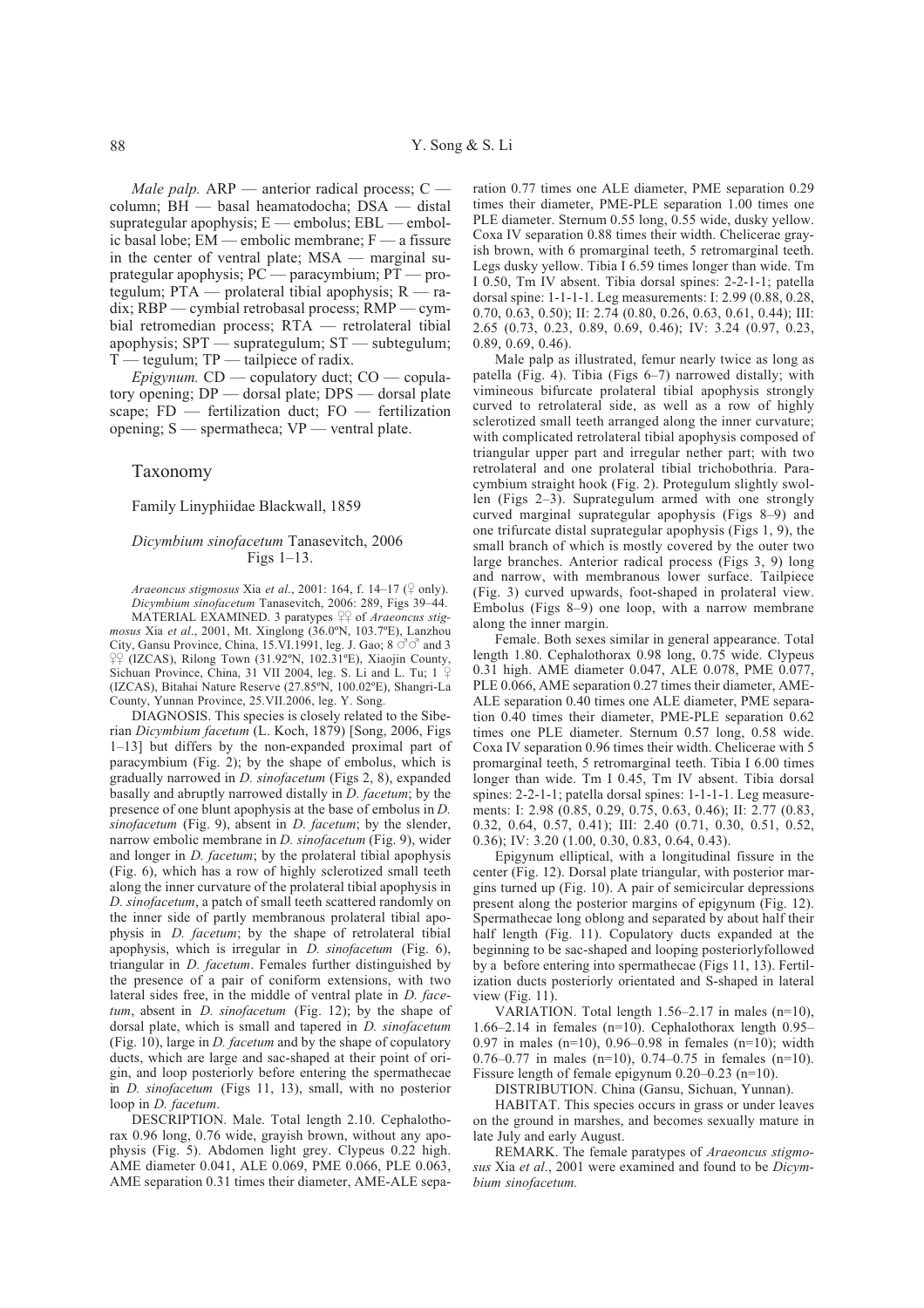Erigonine spiders from China 69



Figs 1–7. Dicymbium sinofacetum: 1 — left male palp, ventral view; 2 — same, retrolateral view; 3 — same, prolateral view; 4 patella and femur of left male palp, retrolateral view; 5 — male cephalothorax, lateral view; 6 — male left tibia, ventral view; 7 — same, dorsal view. Scale bars: 0.2mm.

Рис. 1–7. *Dicymbium sinofacetum*: 1 — левая пальпа самца, снизу; 2 — то же, ретролатерально; 3 — то же, пролатерально; 4 колено и бедро левой пальпы самца, ретролатерально; 5 — головогрудь самца, сбоку; 6 — голень левой пальпы самца, снизу; 7 то же, сверху. Масштаб: 0,2 мм.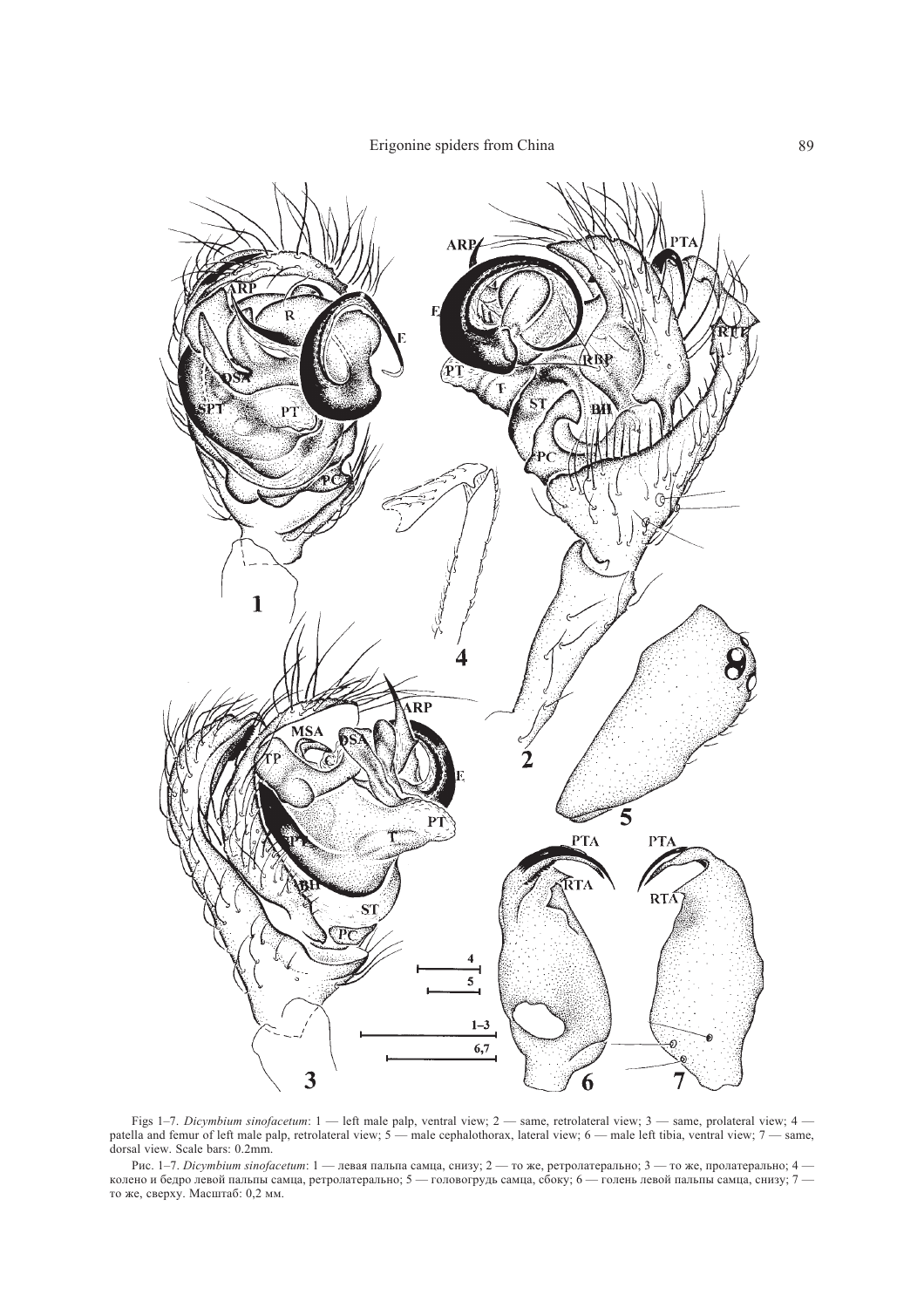

Figs 8–13. Dicymbium sinofacetum: 8 — embolic division (with EM), dorsal view; 9 — same, ventral view (arrow refers to the blunt apophysis at the base of the embolus);  $10$ — epigynum, dorsal view;  $11$ — female vulva, dorsal view;  $12$ — epigynum, ventral view (arrow refers to the semicircular depression);  $13 -$  vulva, ventral view. Scale bars: 0.1 mm.

Рис. 8–13. *Dicymbium sinofacetum*: 8 — эмболюсный отдел (с EM), сверху; 9 — то же, снизу (стрелка показывает тупой отросток в основании эмболюса); 10 — эпигина, сверху; 11 — вульва, сверху; 12 — эпигина,снизу (стрелка показывает полукруглое углубление); 13 — вульва, снизу. Масштаб: 0,1 мм.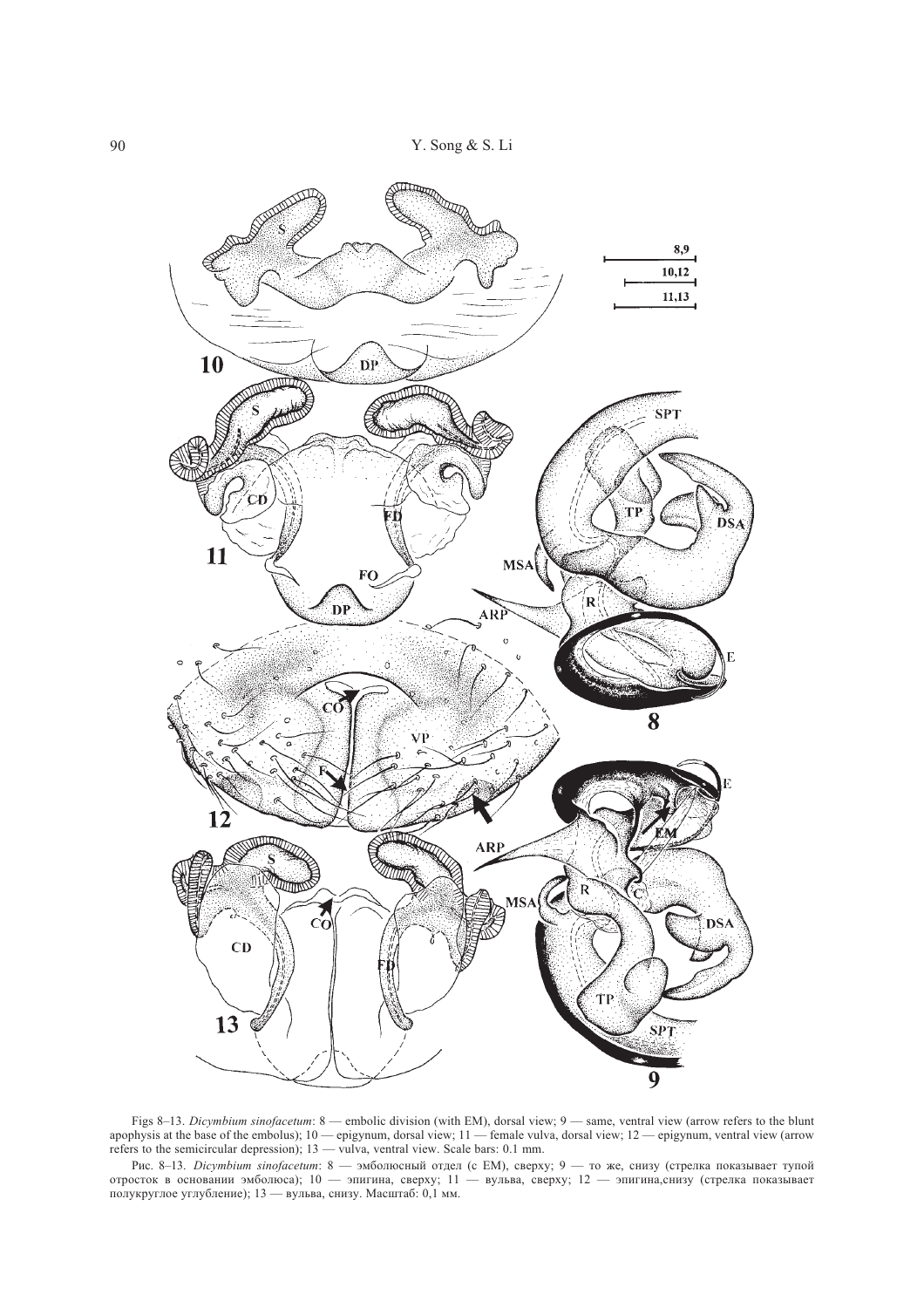

Figs 14–18. Gongylidioides diellipticus sp.n.: 14 — epigynum, ventral view (arrow refers to the shallow depression); 15 — female cephalothorax, dorsal view; 16 — female vulva, dorsal view; 17 — female chelicera, frontal view. Scale bars: 14, 16–18 — 0.1mm; 15 —  $0.2$  mm.

Рис. 14–18. *Gongylidioides diellipticus s*p.n.: 14 — эпигина, снизу (стрелка показывает неглубокую ямку); 15 — головогрудь самки, сверху; 16 — вульва, сверху; 17 — хелицера самки, спереди. Масштаб: 14, 16–18 — 0,1 мм; 15 — 0,2 мм.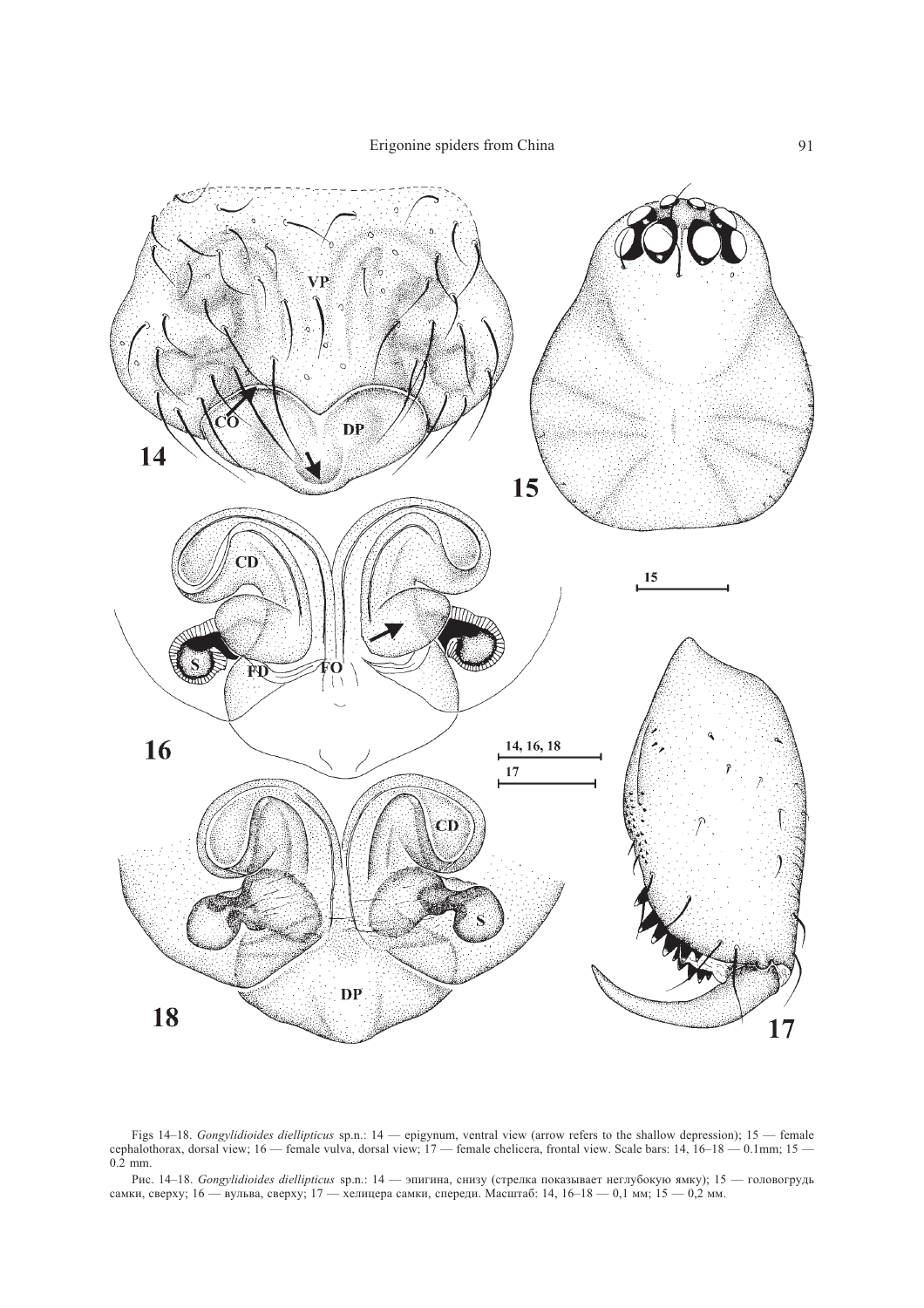### Gongylidioides diellipticus sp.n. Figs  $14-18$ .

TYPE MATERIAL. Holotype 9 (IZCAS), Yangmingshan National Park (25.15°N, 121.55°E), Taipei City, Taiwan, China, X.2003, leg. I-M. Tso.

ETYMOLOGY. Specific name from Greece ellipticus = elliptical, combined with prefix  $di$ , in reference to the two extra elliptical extensions of copulatory ducts in female.

DIAGNOSIS. The female of this new species (male unknown) is similar to *Gongylidioides angustus* Tu & Li, 2006, but can be distinguished by the presence of two extra elliptical extensions of copulatory ducts and a shallow depression in the center of the dorsal plate.

DESCRIPTION. Male. Unknown.

Female (holotype). Total length 1.92. Cephalothorax (Fig. 15) 0.81 long, 0.61 wide, unmodified, lemon yellow. Abdomen light grey, with two black spots on both sides of epigynum and spinnerets. Clypeus 0.11 high. AME diameter 0.044, ALE 0.069, PME 0.069, PLE 0.078, AME separation 0.09 times their diameter, AME-ALE separation 0.18 times one ALE diameter, PME separation 0.23 times their diameter, PME-PLE separation 0.24 times one PLE diameter. Sternum 0.46 long, 0.45 wide. Coxa IV separation 1.45 times their width. Chelicerae (Fig. 17) with 6 promarginal and 5 retromarginal teeth. Tibia I 8.75 times longer than wide. Tm I 0.63, Tm IV present. Tibia dorsal spines: 2-2-1-1; patella dorsal spine: 1-1-1-1. Leg measurements: I: 4.20 (1.14, 0.33, 1.03, 1.06, 0.64); II: 3.85 (1.09, 0.34, 0.91, 0.92, 0.59); III: 3.33 (0.97, 0.31, 0.72, 0.83, 0.50); IV: 4.20 (1.14, 0.31,  $1.09, 1.05, 0.61$ ).

Surface of epigynum almost transparent. Ventral plate with margins extending anterolaterally and forming a pair of long, narrow and curved copulatory openings (Fig. 14). Dorsal plate (Fig. 14) exposed, somewhat cordate, with a shallow depression in the center when viewed ventrally. Copulatory ducts (Figs 16, 18) forming a pair of large round loops anteriorly and then extending to be a pair of ellipsoids before entering into rounded spermathecae. Fertilization ducts extremely short, mesally orientated (Fig. 16).

DISTRIBUTION. Known only from the type locality.

#### Houshenzinus rimosus Tanasevitch, 2006 Figs 19-32.

Houshenzinus rimosus Tanasevitch, 2006: 292, f. 45-50 ( $\circ$ <sup>7</sup>). MATERIAL EXAMINED. 12  $29$  and 7  $\circ$   $\circ$  (IZCAS), Qisehai (30.05°N, 101.94°E), Kangding County, Sichuan Province, China, 14.VII.2004, leg. Y. Song, L. Tu and S. Li; 20 ° and 4 ℃ で (IZCAS), Paoma Shan (30.05°N, 102.01°E), Kangding County, Sichuan Province, China, 17.VII.2004, leg. Z. Zhang.

DIAGNOSIS. See Tanasevitch [2006].

DESCRIPTION. Male. Total length 1.90. Cephalothorax 0.82 long, 0.65 wide, dark grey, highly modified as figures (Figs 25–26) shown. Abdomen pale grey. Clypeus 0.19 high. AME diameter 0.038, ALE 0.044, PME 0.044, PLE 0.050, AME separation 0.50 times their diameter, AME-ALE separation 0.86 times one ALE diameter, PME separation 1.71 times their diameter, PME-PLE separation 1.38 times one PLE diameter. Sternum 0.46 long, 0.48 wide. Coxa IV separation 1.09 times their width. Chelicerae (Fig. 22) with 6 promarginal teeth, 5 retromarginal teeth. Legs mostly pale grey-yellow, but dark grey at the proximal end of tibias and distal end of femora and metatarsi. Tibia I 8.42 times longer than wide. Tm I 0.75, Tm IV present. Tibias and patellae of leg I and leg II with very short spines, one third and one fifth of the width of patella and tibia respectively. Tibias and patellae of leg III and leg IV with long spines, once and twice the width of patella and tibia respectively. Tibia dorsal spines: 2-2-1-1; patella dorsal spines: 2-2-2-2. Leg measurements: I: 2.59 (0.73, 0.23, 0.63, 0.63, 0.38); II: 2.52 (0.68, 0.21, 0.61, 0.63, 0.39); III: 2.06 (0.56,  $0.21, 0.43, 0.53, 0.33$ ; IV: 2.59  $(0.72, 0.21, 0.61, 0.67, 0.67, 0.67)$  $(0.38).$ 

Male palpal tibia (Fig. 23) armed with one prolateral and one retrolateral tibial apophysis, as well as one prolateral and one retrolateral trichobothria. Paracymbium (Fig. 21) L-shaped with the distal part extended to be a curved outgrowth and several hairs on the basal arm near its junction with the cymbium and four long hairs on the short arm. Tegulum distal to subtegulum in unexpanded palp (Fig. 24). Protegulum (Figs 20, 24) undeveloped and hided under super large distal suprategular apophysis, which covers the most of the embolic division. Column highly developed (Figs 19, 28). Distal suprategular apophysis (Figs 28–32) spiral, broad at the base, pointed in the distal end, with two concave slopes arranged in the opposite direction on the surface. Tailpiece (Fig. 28) short, with a deep hole at the bottom. Embolus (Figs 30, 32) long coiled, circling around the outer margin of distal suprategular apophysis. Radix (Figs 24, 32) rather simple, partly membranous and partly highly seclerotized in the shape of a black stripe.

Female (first description). Total length 2.15. Cephalothorax 0.81 long, 0.59 wide, dark grev, without any modifications as that of the male. Clypeus 0.17 high. AME diameter 0.047, ALE 0.053, PME 0.044, PLE 0.066, AME separation 0.53 times their diameter, AME-ALE separation 0.47 times one ALE diameter, PME separation 1.00 times their diameter, PME-PLE separation 0.43 times one PLE diameter. Sternum 0.47 long, 0.46 wide. Coxa IV separation 1.50 times their width. Chelicerae with 6 promarginal teeth, 5 retromarginal teeth. Tibia I 6.77 times longer than wide; Tm I 0.77. Tm IV present. Tibias and patellae of all four legs with very long spines, twice the width of tibia or patella. Tibia dorsal spines: 2-2-1-1; patella dorsal spines: 2-2-2-2. Leg measurements: I: 2.32 (0.64, 0.22, 0.55, 0.54, 0.36); II: 2.31 (0.65, 0.21, 0.56, 0.54, 0.36); III: 1.96 (0.54, 0.21, 0.39, 0.51, 0.31); IV: 2.38 (0.69, 0.19, 0.55, 0.60, 0.35).

Epigynum (Fig. 31) semicircular, with two highly scleratized, long and narrow extensions anteriorly. Dorsal plate rectangular in ventral view. Copulatory ducts (Fig. 27) enclosed in a slightly sclerotized capsule, broad at first, then narrowed gradually to form two loops before reversing to the rounded spermathecae. Fertilization ducts simple (Fig. 27), short, mesally orientated.

VARIATION. Total length 1.88-1.91 in males (n=10), 2.06–2.17 in females (n=10). Cephalothorax length  $0.80-$ 0.84 in males (n=10), 0.78–0.83 in females (n=10); width 0.63–0.67 in males (n=10), 0.59–0.61 in females (n=10).

DISTRIBUTION. China (Shaanxi, Sichuan).

HABITAT. This species was found near roots of grass.

#### Paikiniana biceps sp.n. Figs 33–45.

TYPE MATERIAL. Holotype male (IZCAS), Wulingshan Nature Reserve (40.66°N, 117.41°E), Xinglong County, Hebei Province, China, 28.IV.1990. Paratypes:  $1 \frac{1}{7}$  and  $1 \frac{7}{7}$  (IZCAS), same<br>data as for holotype.  $2 \frac{7}{7}$  (IZCAS), Xiaolongmen Forest Park (39.93° N, 116.07° E), Mentougou District, Beijing City, China, 21.III.1999, leg. X. Yu.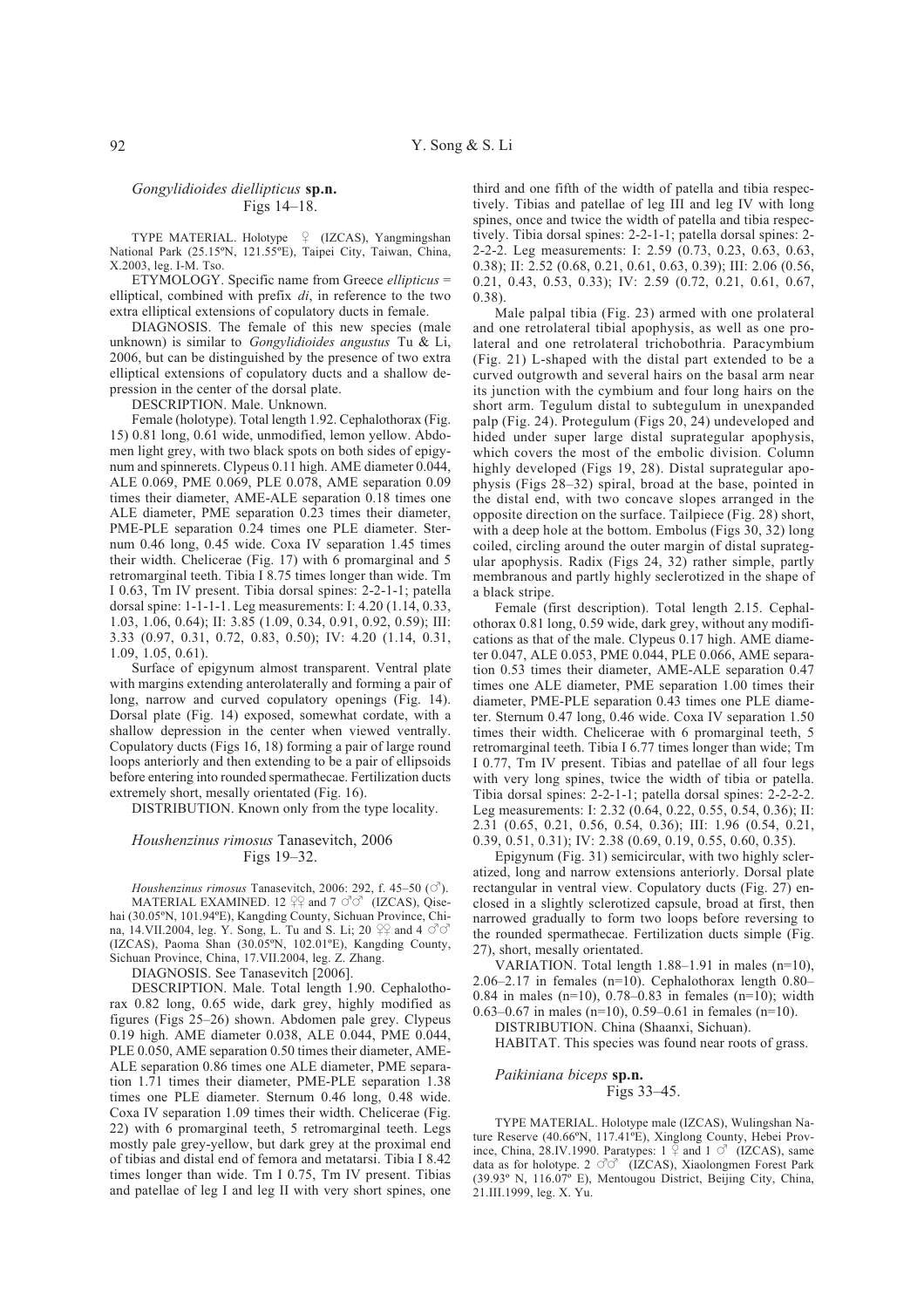

Figs 19–24. Houshenzinus rimosus:  $19$  — left male palp, prolateral view;  $20$  — same, ventral view;  $21$  — paracymbium, ventral view;  $22$  — male left chelicera, posterior view;  $23$  — male left tibia, dorsal view;  $24$ 

Рис. 19-24. Houshenzinus rimosus: 19 — левая пальпа самца, пролатерально; 20 — то же, снизу; 21 — парацимбиум, снизу; 22 — хелицера самца, сзади; 23 — левая голень пальпы самца, сверху; 24 — левая пальпа самца, ретролатер 0,1 мм; 19-20, 22-24 — 0,2 мм.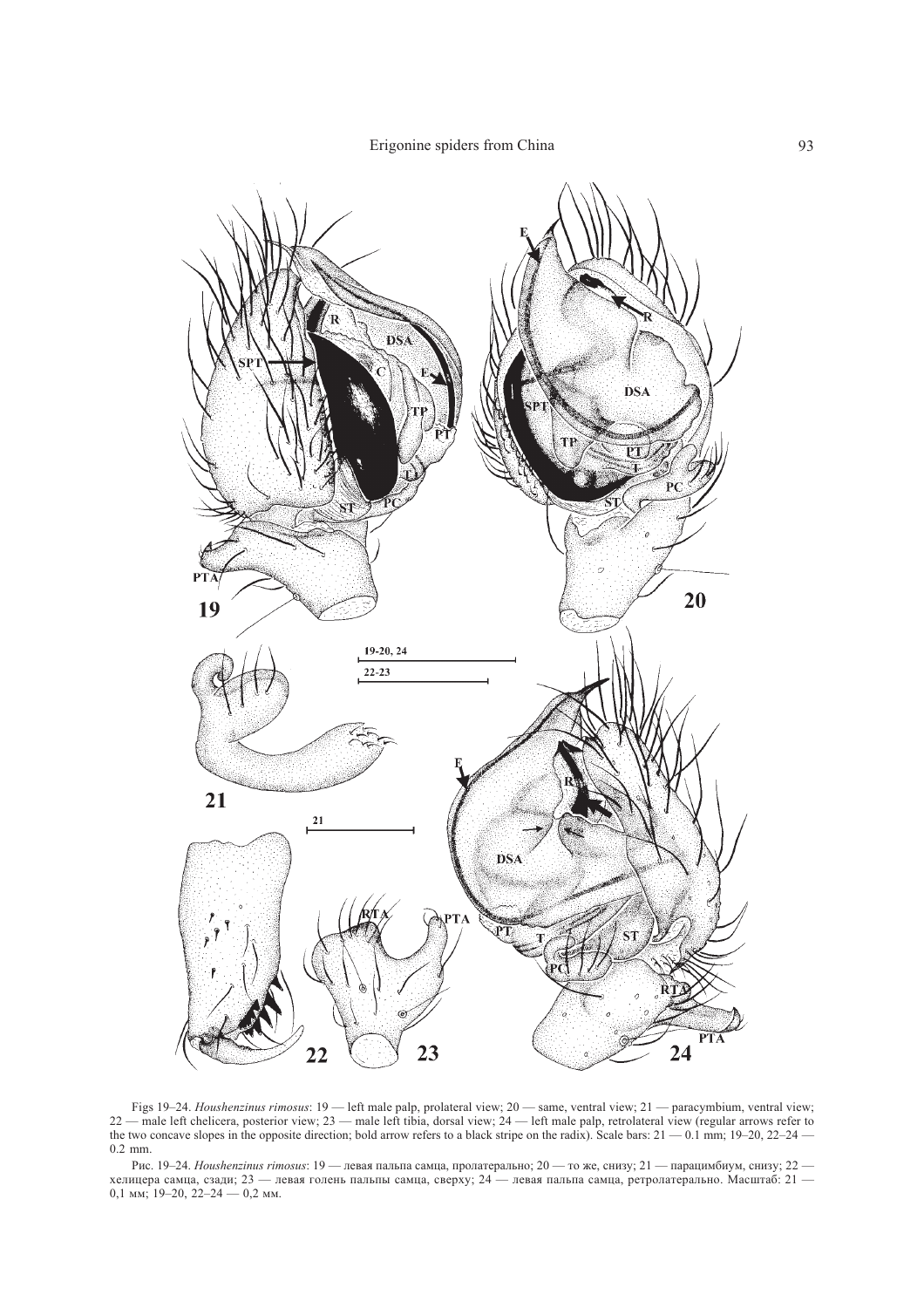

Figs 25-32. Houshenzinus rimosus:  $25$  — male cephalothorax, frontal view;  $26$  — same, lateral view;  $27$  — vulva, dorsal view;  $28$  embolic division (with DSA, not in Hoyer's Solution, arrow refers to a deep hole at the bottom of tailpiece), dorsal view; 29 — epigynum, dorsal view; 30 — embolic division (with DSA, not in Hoyer's Solution, and views to a deep note at the octom of amplece), dorsal view, 25 - epigynam,<br>dorsal view; 30 — embolic division (with DSA, not in Hoyer's Solution),

Рис. 25-32. *Houshenzinus rimosus*: 25 — головогрудь самца, спереди; 26 — то же, сбоку; 27 — вульва, сверху; 28 — эмболюсный отдел (с DSA, стрелка показывает глубокую ямку в хвостовой части эмболюсного отдела), сверху; 29 30 - эмболюсный отдел (с DSA), сзади; 31 - эпигина, снизу; 32 - эмболюсный отдел (с DSA), сверху. Масштаб: 0,1 мм.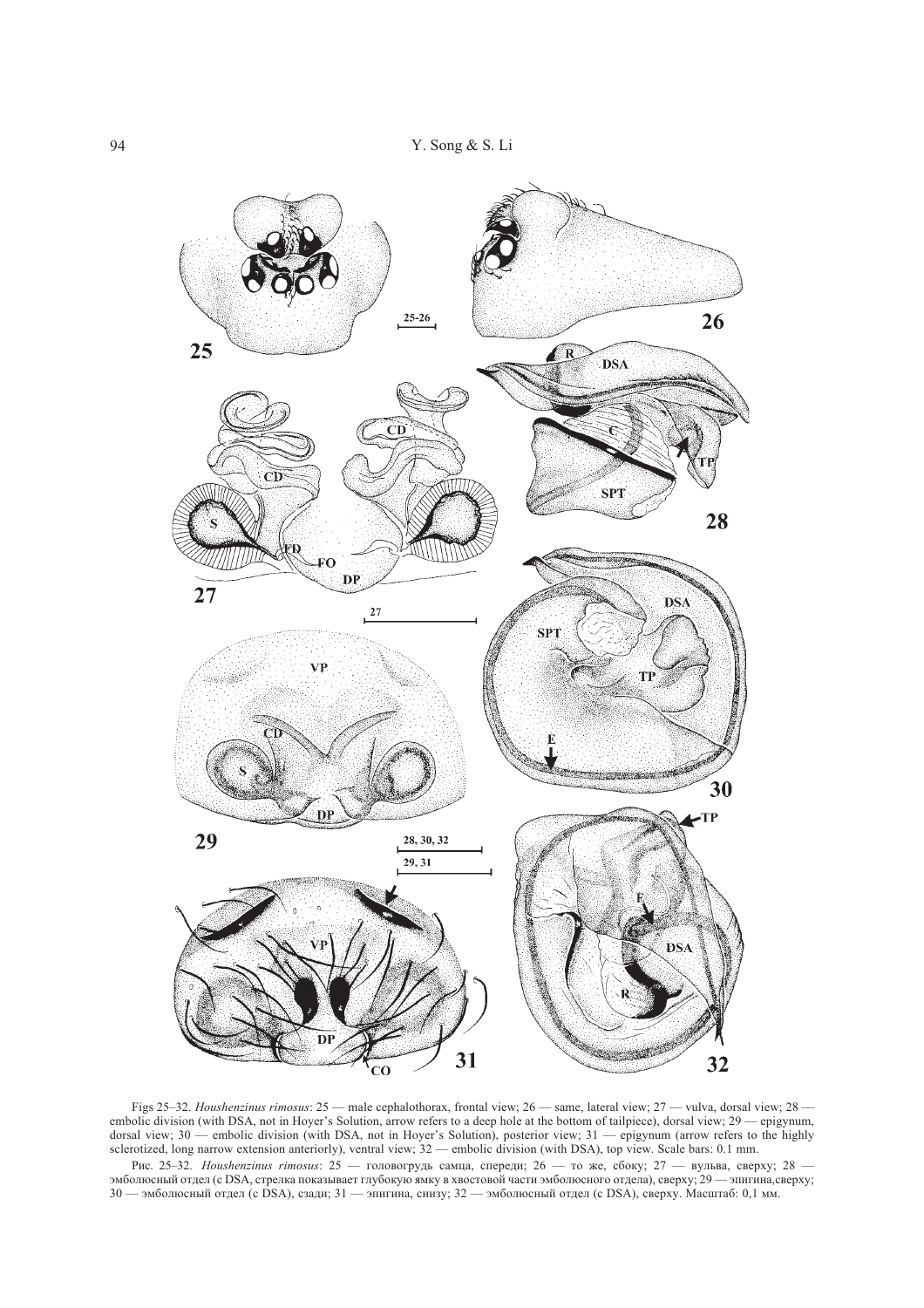Erigonine spiders from China 95



Figs 33–38. Paikiniana biceps sp.n.: 33 — male cephalothorax, lateral view; 34 — same, frontal view; 35 — male left tibia, dorsal view;  $36$  — left male palp, ventral view;  $37$  — same, prolateral view;  $38$  — same, retrolateral view. Scale bars: 0.1 mm. Рис. 33–38. *Раікіпіапа biceps* sp.n.: 33 — головогрудь самца, сбоку; 34 — то же, спереди; 35 — левая пальпа самца, сверху; 36 — левая пальпа самца, снизу; 37 — то же, пролатерально; 38 — то же, ретролатерально. Масштаб: 0,1 мм.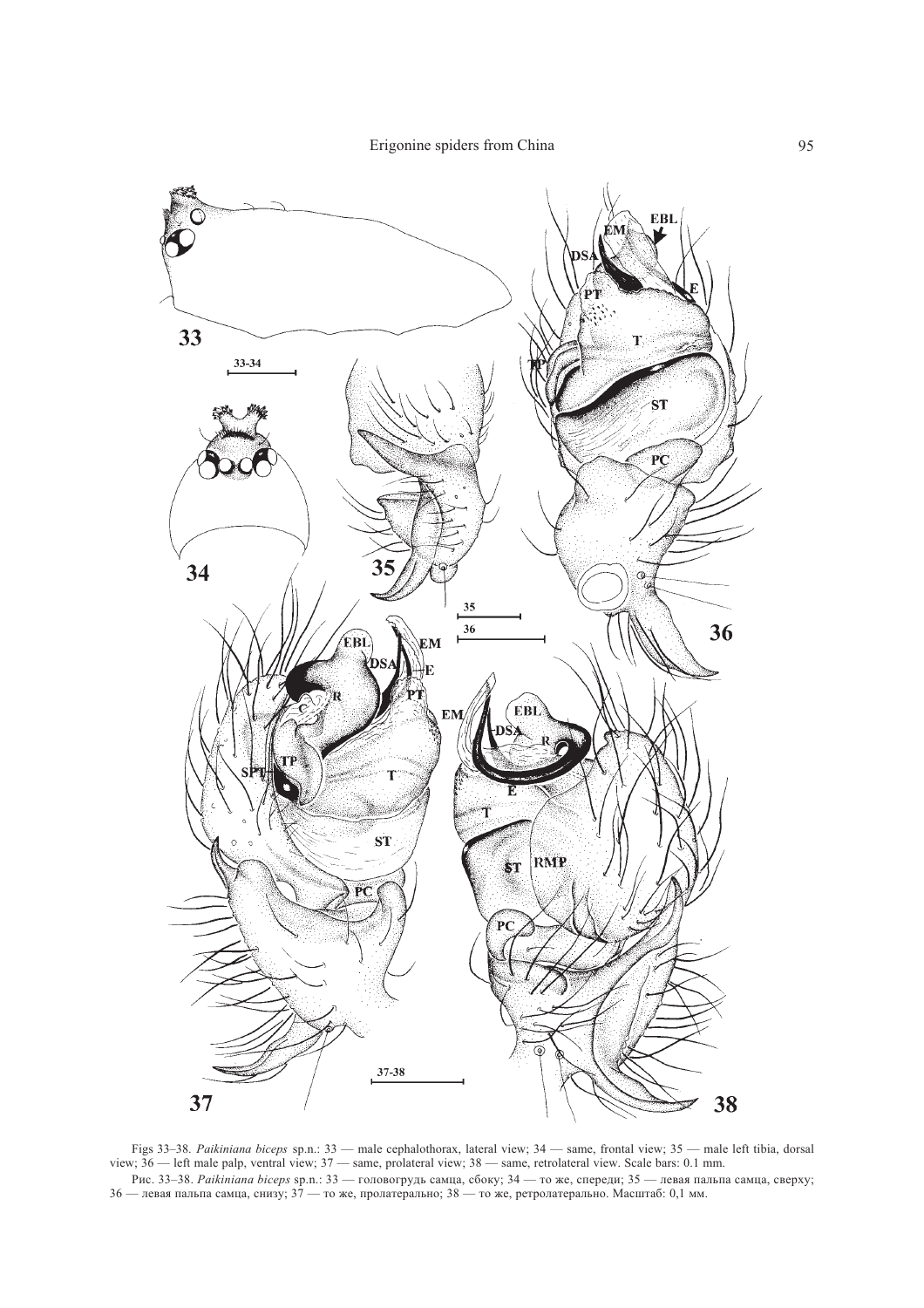ETYMOLOGY. The specific name comes from Latin  $biceps = bifurcate$ , and refers to the shape of the horn projecting from the center of ocular area.

DIAGNOSIS. Male is easily distinguished from all other Paikiniana species by the bifurcate horn, projecting from the center of ocular area. The epigynum is similar to that of P. lurida, but has a shorter dorsal plate scape.

DESCRIPTION. Male (holotype). Total length 1.73. Cephalothorax (Figs 33-34) 0.88 long, 0.59 wide, beautiful reddish-orange, with a bifurcate horn projecting above and forward from the center of ocular area, as well as one small crescent-shaped plate at the base of the horn (Fig. 34); the top of the bifurcate horn furnished with two crests of stout bristles directed up and backward; the top of crescent-shaped plate covered with short pubescence. Abdomen yellowishgray. Clypeus 0.14 high. AME diameter 0.031, ALE 0.066, PME 0.063, PLE 0.051, AME separation 0.80 times their diameter, AME-ALE separation 0.29 times one ALE diameter, PME separation 0.50 times their diameter, PME-PLE separation 0.69 times one PLE diameter. Sternum 0.48 long, 0.46 wide, reddish-yellow. Coxa IV separation 1.09 times their width. Chelicerae reddish-orange, with 4 promarginal teeth, 4 retromarginal teeth. Legs reddish-yellow. Tibia I 5.42 times longer than wide. Tm I 0.37, Tm IV present. Tibia with very thin spines. Tibia dorsal spines: 2-2-1-1; patella dorsal spine: 1-1-1-1. Leg measurements: I: 2.01  $(0.57, 0.21, 0.51, 0.41, 0.31);$  II: 1.81  $(0.50, 0.21, 0.44,$ 0.37, 0.29); III: 1.63 (0.45, 0.19, 0.36, 0.36, 0.27); IV: 2.14  $(0.59, 0.19, 0.56, 0.47, 0.33)$ .

Male palpal tibia (Fig. 38) greatly broadened distally, funnel-shaped, armed with two large tibial apophyses whose axes present an initial semi-elliptical surface notch; the upper one (Fig. 38) spoon shaped distally, directed forward and lying close to the cymbium; the lower one tapering (Figs 35, 38) and lying close to the patella. Paracymbium spiral (Fig. 38). Tegulum distal to subtegulum in unexpanded palp, with a small patch of inconspicuous papillae (Figs 36, 38). Protegulum semicircular, without any papillae (Figs 36–37). Apically the suprategulum (Figs 36-38) produced into a spiny distal suprategular apophysis, accompanied with embolic membrane and spiral embolus, and provided with a retrolateral groove (Fig. 41) which is as long as the distal suprategular apophysis. Tailpiece (Fig. 37) of radix large, spiral, leaf-shaped when viewed prolaterally. Embolic membrane (Fig. 41) rectangular, accompanying with distal suprategular apophysis and disal half of embolus. Embolus (Figs 39–40) broad at the base, forming a wide coil of more or less one turn, about 5 times longer than the height of embolic basal lobe.

Female. Cephalothorax unmodified. Total length 1.84. Cephalothorax 0.78 long, 0.59 wide, beautiful reddish-orange. Clypeus 0.13 high. AME diameter 0.034, ALE 0.063, PME 0.059, PLE 0.056, AME separation 0.36 times their diameter, AME-ALE separation 0.25 times one ALE diameter, PME separation 0.74 times their diameter, PME-PLE separation 0.39 times one PLE diameter. Sternum 0.48 long. 0.43 wide. Coxa IV separation 1.05 times their width. Chelicerae with 4 promarginal teeth, 2 retromarginal teeth. Tibia I 3.88 times longer than wide; Tm I 0.33, Tm IV present. Tibia with very thin spines. Tibia dorsal spines: 2-2-1-1; patella dorsal spine: 1-1-1-1. Leg measurements: I: 1.76  $(0.54, 0.21, 0.39, 0.34, 0.28)$ ; II: 1.66  $(0.49, 0.20, 0.38,$ 0.33, 0.26); III: 1.48 (0.41, 0.19, 0.31, 0.31, 0.26); IV: 1.95  $(0.56, 0.19, 0.50, 0.41, 0.29).$ 

Epigynum (Fig. 42) has an obtuse dorsal plate scape. which is a bit shorter than the diameter of the spermathecae.

Spermathecae (Figs 42, 44–45) almost round, visible through the tegument and separated by about their diameter. Copulatory ducts (Figs 44-45) very simple, fused at the base, separated and parallel from the middle, then making a reverse to the dorsal side. Fertilization ducts (Fig. 45) short, slim, mesally orientated.

VARIATION. Total length  $1.69-1.83$  in males (n=4). Cephalothorax length  $0.86 - 0.94$  in males (n=4); width  $0.56 0.63$  in males (n=4).

DISTRIBUTION. Only known from the type locality.

HABITAT. This species was found under leaf litter in the forest, near roots of grass.

REMARK. The genital structures of P. biceps sp.n. and P. lurida share many common characteristics, in male: 1) funnel-shaped tibia with two retrolateral and one prolateral trichobothria (Figs 38, 51); 2) obvious cymbial retromedian process (Figs 38, 51); 3) paracymbium spiral, with three to four hairs at the basal arm (Figs  $38, 51$ ); 4) tegulum distal to subtegulum in unexpanded palp, with a small patch of inconspicuous papillae (Figs 36, 38, 49, 51); 5) leaf-shaped tailpiece of radix when viewed prolaterally (Figs 37, 50); 6) similar shape of suprategulum and embolic membrane as described above (Figs 41, 52, 53); 7) spiral embolus, with a little more than one turn, but without membrane along the inner margin present (Figs 40, 53); in female: 8) rectangular dorsal plate with a short scape (Figs 42, 55); 9) simple copulatory ducts pathway as described above (Figs 45, 57); 10) fertilization ducts short, slim, mesally orientated (Figs 45, 57). But they differ in: 1) the axes of the two palpal tibial apophyses present a semi elliptical surface notch in P. biceps sp.n. (Fig. 38), vertical in  $P$ . lurida (Fig. 51); 2) the upper tibial apophysis expanded distally to be spoon-shaped in P. biceps sp.n. (Fig. 38), gradually narrowed in  $P$ . *lurida* (Fig. 51); 3) the lower tibial apophysis long tapering in P. biceps sp.n. (Fig. 38), but thin broad in P. lurida (Fig. 51); 4) embolus (Figs 51, 38) is much longer and wider in *P. lurida* than in *P. biceps* sp.n. In female: 1) dorsal plate scape (Figs 42, 55) is broader and shorter in  $P$ . biceps sp.n. than in  $P$ . lurida; 2) copulatory ducts (Figs  $44-45$ ,  $56-57$ ) are much shorter and narrower in P. biceps sp.n. than in P. lurida.

#### Paikiniana lurida (Seo, 1991) comb.n. Figs 46-57.

Walckenaeria lurida Seo, 1991: 37, f. 7-13; Namkung, 2002: 211, f. 17.63a-b; Namkung, 2003: 213, f. 17.63a-b; Lee et al.,  $2004:100. f.$ 

MATERIAL EXAMINED. 2 ° c<sup>7</sup> and 2 <sup>2</sup><sup>2</sup> (IZCAS), Zhangjiajie National Forest Park (29.32° N, 110.45° E), Hunan Province, China, 29.X.2005, leg. S. Li; 4  $\mathfrak{P}$  (IZCAS), Erlangshan Nature Reserve (30.07°N, 102.78°E), Tianquan County, Sichuan Province, China, 7.VII.2004, leg. Y. Song, L. Tu and S. Li.

DIAGNOSIS. See remarks under P. biceps sp.n.

DESCRIPTION. Male. Total length 1.69. Cephalothorax 0.86 long, 0.55 wide, beautiful reddish-orange, with similar horn as  $P. mira$  (Oi 1960, Figs 7, 10), but only half long as the latter. Abdomen yellowish-gray. Clypeus 0.16 high. AME diameter 0.044, ALE 0.059, PME 0.044, PLE 0.059, AME separation 0.36 times their diameter, AME-ALE separation 0.32 times one ALE diameter, PME separation 0.64 times their diameter, PME-PLE separation 0.47 times one PLE diameter. Sternum 0.46 long, 0.41 wide, reddish-yellow. Coxa IV separation 1.00 times their width. Chelicerae reddish-orange, with 5 promarginal teeth, 3 retromarginal teeth. Legs reddish-yellow. Tibia I 5.79 times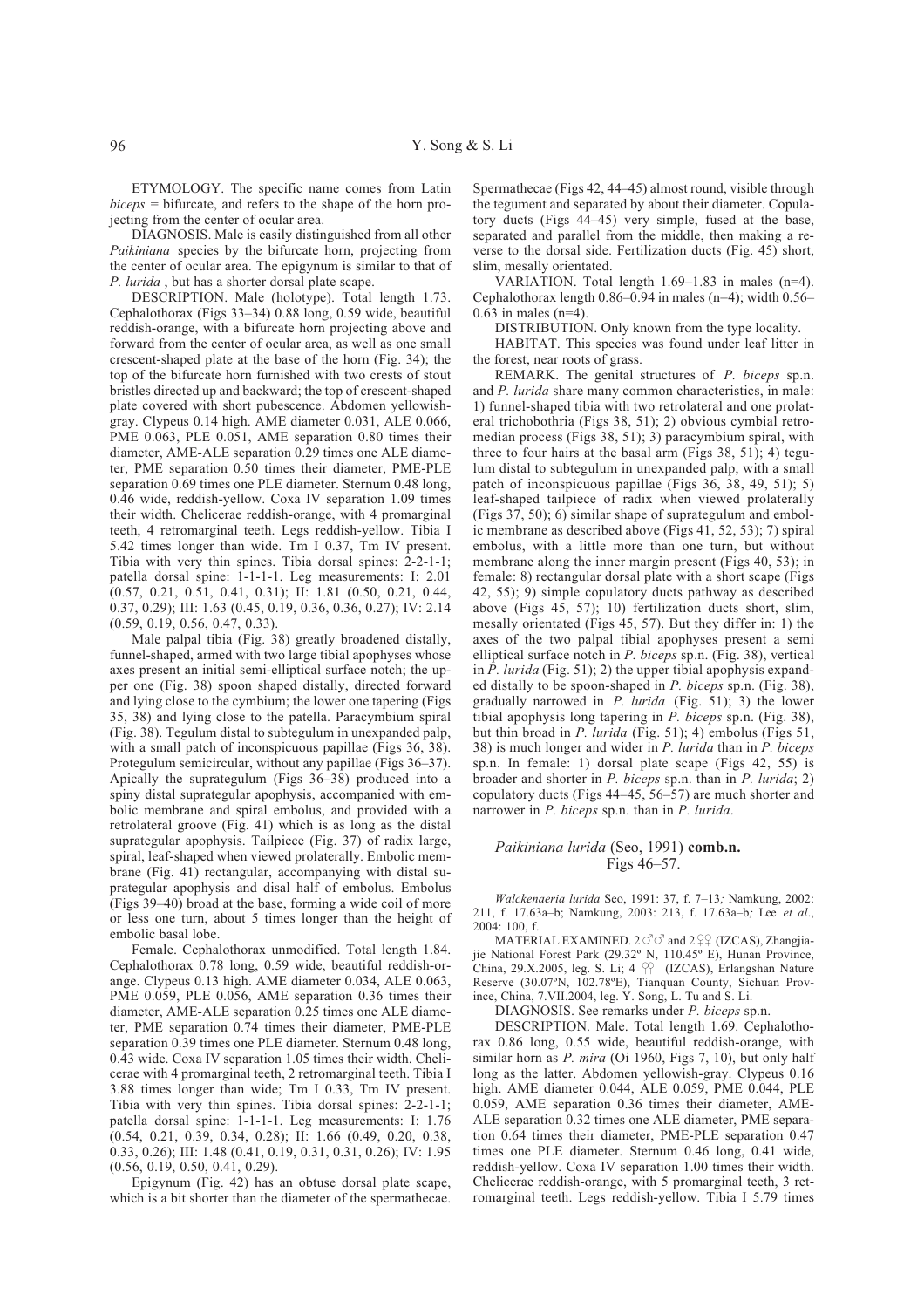

Figs 39–45. Paikiniana biceps sp.n.: 39 — embolic division (without DSA), dorsal view;  $40$  — same, ventral view;  $41$  — embolic membrane and suprategulum, ventral view (arrow refers to the retrolateral groove);  $42$  — ep 44 - female vulva, ventral view; 45 - same, dorsal view. Scale bars: 0.1 mm.

Рис. 39—45. *Paikiniana biceps* sp.n.: 39 — эмболюсный отдел (с DSA), сверху; 40 — то же, снизу; 41 — эмболюсная мембрана и супратегулюм, снизу; 42 — эпигина, снизу; 43 — то же, сверху; 44 — вульва, снизу; 45 — то же, све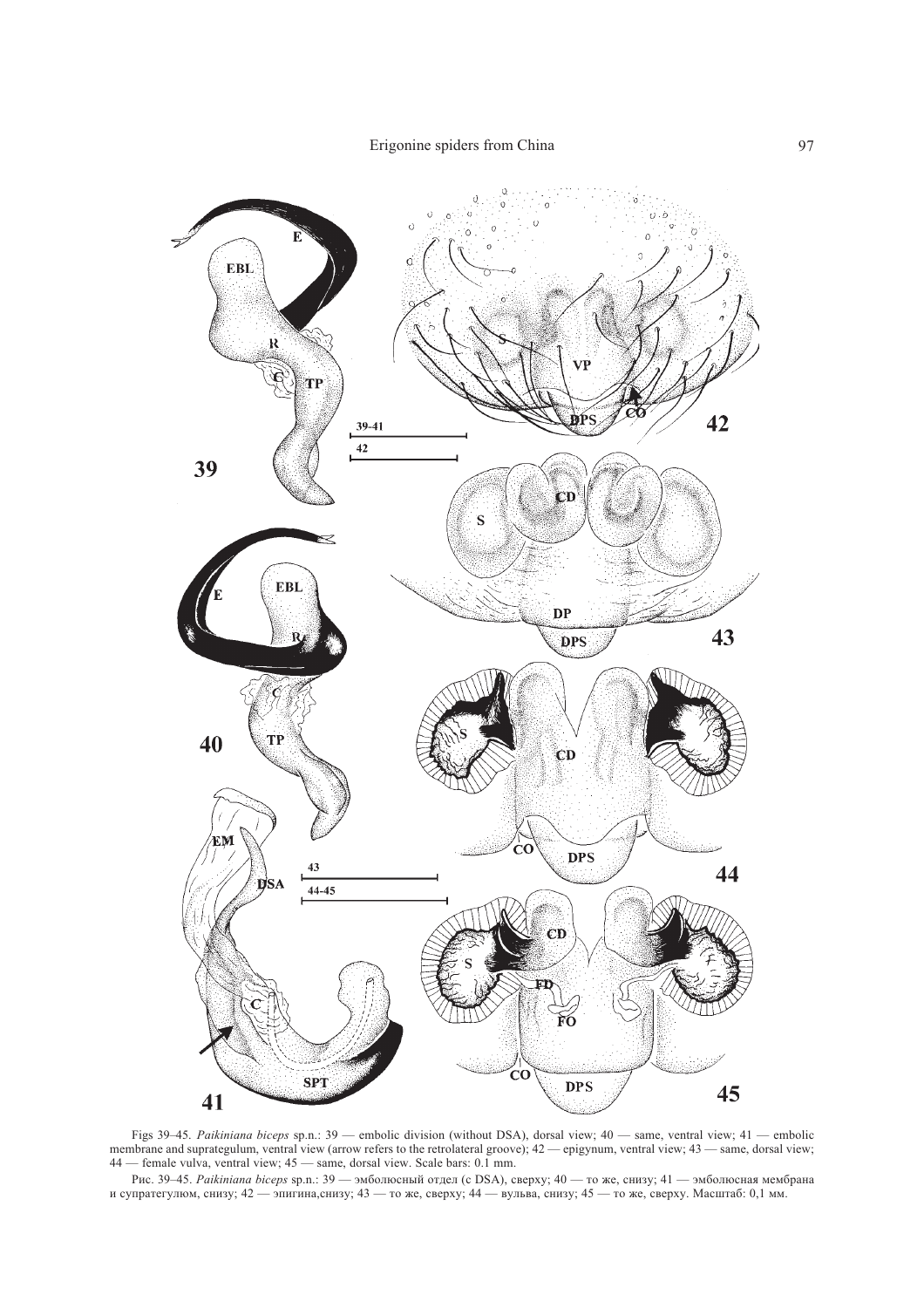

Figs 46–51. Paikiniana lurida: 46 — male cephalothorax, lateral view; 47 — male left tibia, dorsal view; 48 — male cephalothorax, frontal view;  $49$  — left male palp, ventral view;  $50$  — same, prolateral view;  $51$  — same, retrolateral view. Scale bars:  $46$  — 0.2 mm;  $47$ –  $51 - 0.1$  mm.

Рис. 46–51. *Paikiniana lurida*: 46 — головогрудь самца, сбоку; 47 — male left tibia, сверху; 48 — головогрудь самца, спереди; 49 — левая пальпа самца, снизу; 50 — то же, пролатерально; 51 — то же, ретролатерально. Масштаб: 46 — 0,2 мм; 47–51 — 0,1 мм.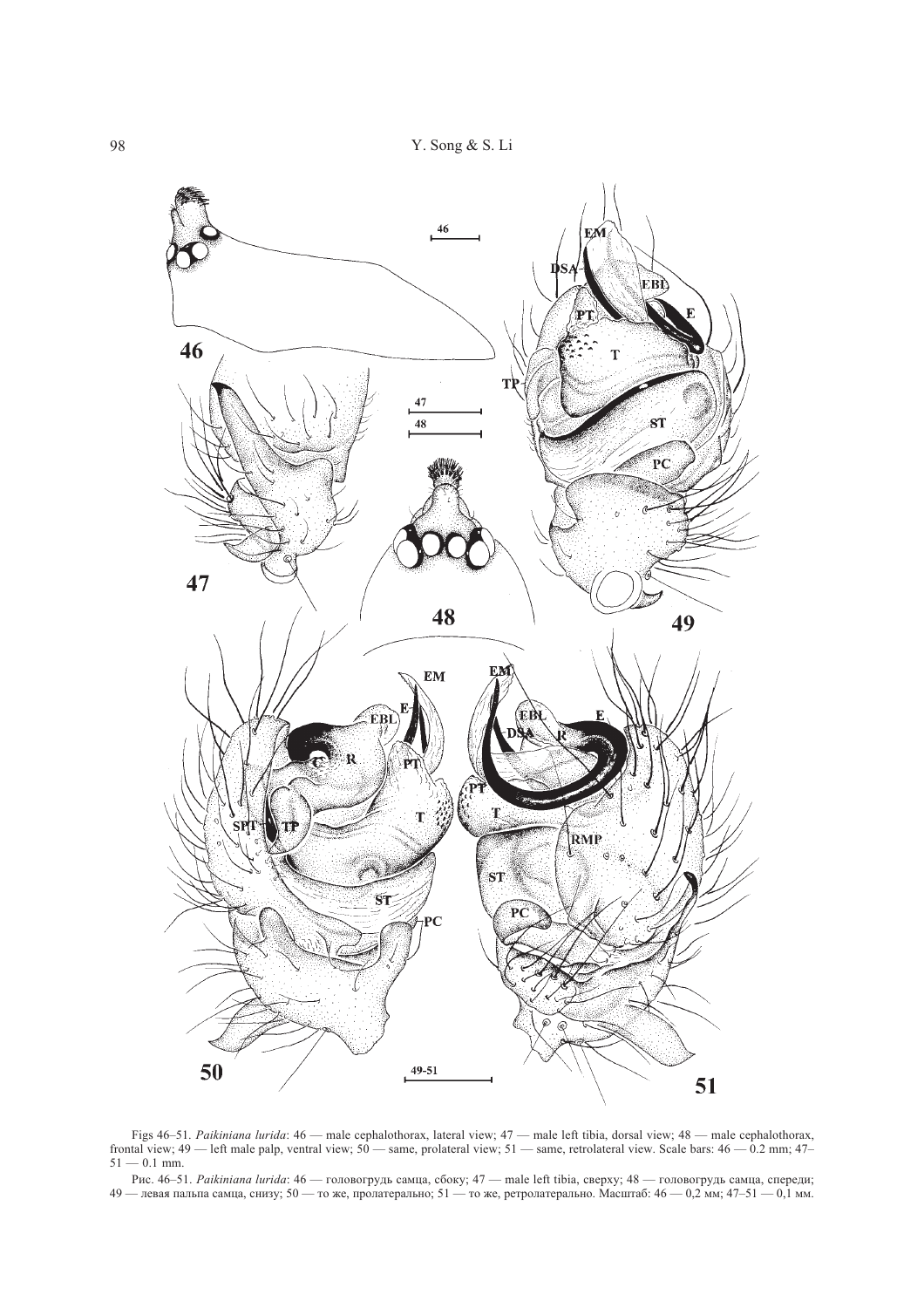Erigonine spiders from China



Figs 52–57. Paikiniana lurida:  $52$  — suprategulum (arrow refers to the retrolateral groove), ventral view;  $53$  — embolic division (without DSA), ventral view;  $54$  — same, dorsal view;  $55$  — epigynum, ventral view;  $56$ Scale bars: 0.1 mm.

Рис. 52-57. Раікіпіала lurida: 52 — супратегулюм, снизу; 53 — эмболюсный отдел (без DSA), снизу; 54 — то же, сверху; 55 — эпигина, снизу; 56 — вульва, снизу; 57 — то же, сверху. Масштаб: 0,1 мм.